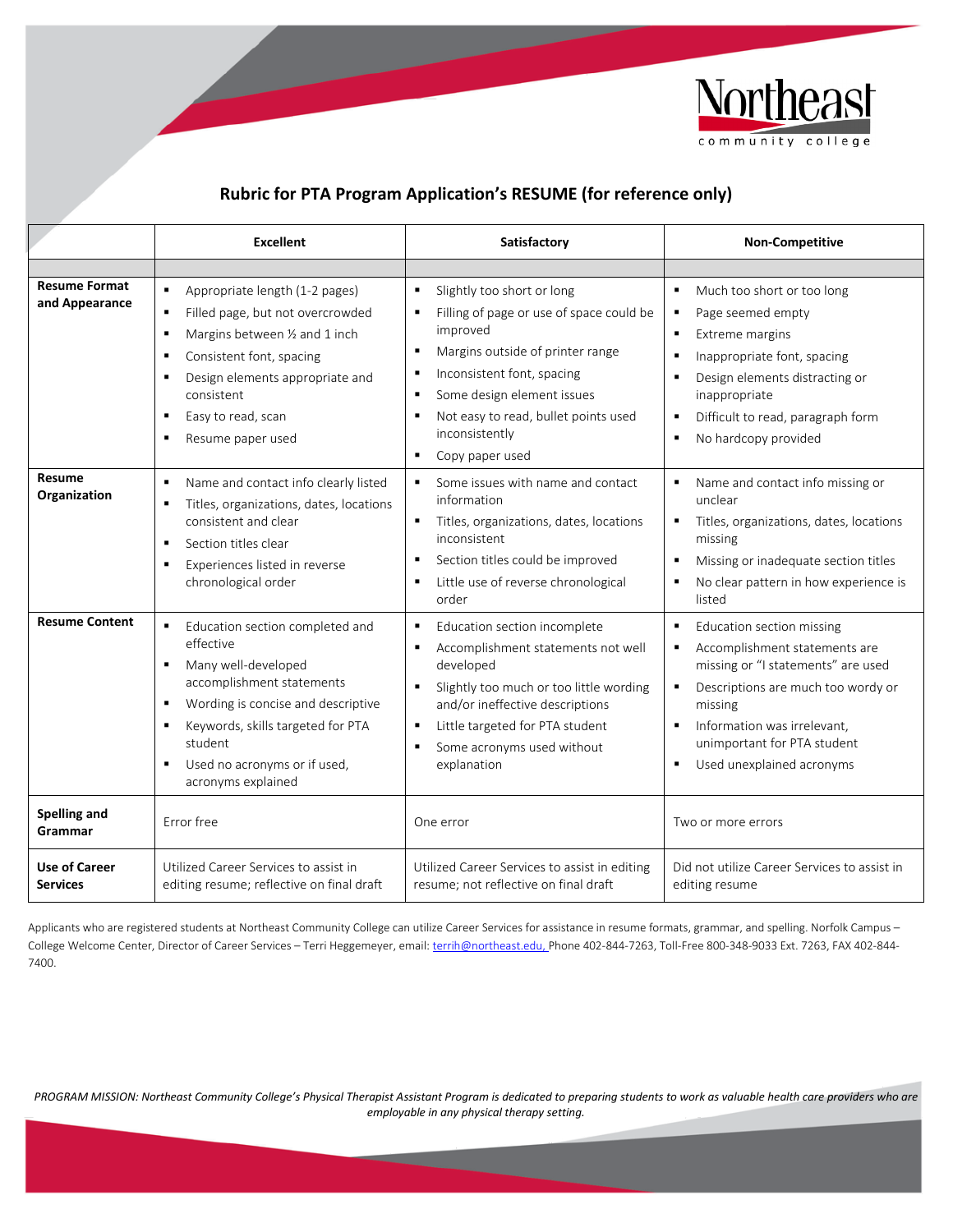

# **Rubric for PTA Program Application's COVER LETTER (for reference only)**

|                                                                                                             | <b>Excellent</b>                                                                                                                                                                                                                                                                                                                                                                                                                         | Satisfactory                                                                                                                                                                                                                                                                                                                                                                                   | <b>Non-Competitive</b>                                                                                                                                                                                                                                                                                                                                                      |
|-------------------------------------------------------------------------------------------------------------|------------------------------------------------------------------------------------------------------------------------------------------------------------------------------------------------------------------------------------------------------------------------------------------------------------------------------------------------------------------------------------------------------------------------------------------|------------------------------------------------------------------------------------------------------------------------------------------------------------------------------------------------------------------------------------------------------------------------------------------------------------------------------------------------------------------------------------------------|-----------------------------------------------------------------------------------------------------------------------------------------------------------------------------------------------------------------------------------------------------------------------------------------------------------------------------------------------------------------------------|
|                                                                                                             |                                                                                                                                                                                                                                                                                                                                                                                                                                          |                                                                                                                                                                                                                                                                                                                                                                                                |                                                                                                                                                                                                                                                                                                                                                                             |
| <b>Cover Letter Format</b><br>and Appearance                                                                | Appropriate length (1 page)<br>٠                                                                                                                                                                                                                                                                                                                                                                                                         | Slightly too short or long<br>٠                                                                                                                                                                                                                                                                                                                                                                | Much too short or too long<br>٠                                                                                                                                                                                                                                                                                                                                             |
| <b>Cover Letter</b><br>Organization                                                                         | Filled page, but not overcrowded<br>$\blacksquare$<br>Margins between 1/2 and 1 inch<br>$\blacksquare$<br>Consistent font, spacing<br>$\blacksquare$<br>Design elements appropriate and<br>$\blacksquare$<br>consistent<br>Easy to read/scan<br>٠<br>Resume paper used<br>٠<br>Name and contact info clearly listed<br>٠<br>and matches resume<br>Titles, organizations, address,<br>п<br>salutation clear and consistent with<br>resume | Filling of page or use of space could<br>be improved<br>Margins outside of printer range<br>٠<br>Inconsistent font, spacing<br>$\blacksquare$<br>Some design element issues<br>Not easy to read/scan<br>٠<br>Copy paper used<br>Some issues with name and contact<br>$\blacksquare$<br>information<br>Titles, organizations, address,<br>salutation unclear and/or<br>inconsistent with resume | Page seemed empty<br>п<br>Extreme margins<br>٠<br>Inappropriate font, spacing<br>п<br>Design elements<br>٠<br>distracting/inappropriate<br>Difficult to read<br>$\blacksquare$<br>No hard copy provided<br>$\blacksquare$<br>Name and contact info missing<br>Titles, organizations, address, and/or<br>salutation missing<br>$\blacksquare$<br>Paragraphing was inadequate |
| <b>Cover Letter Content</b><br>1. Attention grabbing<br>introductory<br>paragraph<br>2. Middle paragraph(s) | Paragraphing was clear<br>٠<br>Introductory paragraph grabbed the<br>٠<br>attention of the reader and was<br>tailored well to the PTA Program<br>Middle paragraph sold why the PTA<br>Program should select you, and                                                                                                                                                                                                                     | Paragraphing could be improved<br>Missing content in one paragraph or<br>٠<br>lacked information specific to the<br>PTA Program<br>Slightly too much or too little<br>$\blacksquare$<br>wording and/or ineffective                                                                                                                                                                             | Missing content in more than one<br>paragraph or no information<br>provided specific to the program<br>Paragraphs are much too wordy or<br>$\blacksquare$<br>missing or missing paragraphs or "I                                                                                                                                                                            |
| is focused on selling<br>vourself<br>3. Conclusion<br>paragraph                                             | included skills and background<br>Conclusion paragraph was complete<br>$\blacksquare$<br>with contact information and<br>appreciation<br>Used an upbeat/positive tone<br>$\blacksquare$<br>No use of acronyms or acronyms<br>٠<br>explained                                                                                                                                                                                              | paragraphs or lacked information<br>regarding personal skills and<br>background<br>Incomplete contact information and<br>٠<br>appreciation<br>Tone was somewhat upbeat/positive<br>٠<br>Minimal use of acronyms or<br>٠<br>acronyms explained                                                                                                                                                  | statements" overly used<br>No contact information or<br>$\blacksquare$<br>appreciation provided<br>Tone was negative<br>$\blacksquare$<br>Used unexplained acronyms                                                                                                                                                                                                         |
| <b>Spelling and Grammar</b>                                                                                 | Error free                                                                                                                                                                                                                                                                                                                                                                                                                               | One errors                                                                                                                                                                                                                                                                                                                                                                                     | Two or more errors                                                                                                                                                                                                                                                                                                                                                          |
| <b>Use of Career Services</b>                                                                               | Utilized Career Services to assist in<br>editing cover letter; reflective on final<br>draft                                                                                                                                                                                                                                                                                                                                              | Utilized Career Services to assist in<br>editing cover letter; not reflective on<br>final draft                                                                                                                                                                                                                                                                                                | Did not utilize Career Services to assist in<br>editing cover letter                                                                                                                                                                                                                                                                                                        |

Applicants who are registered students at Northeast Community College can utilize Career Services for assistance in resume formats, grammar, and spelling. Norfolk Campus – College Welcome Center, Director of Career Services – Terri Heggemeyer, email[: terrih@northeast.edu,](mailto:terrih@northeast.edu) Phone 402-844-7263, Toll-Free 800-348-9033 Ext. 7263, FAX 402-844-7400.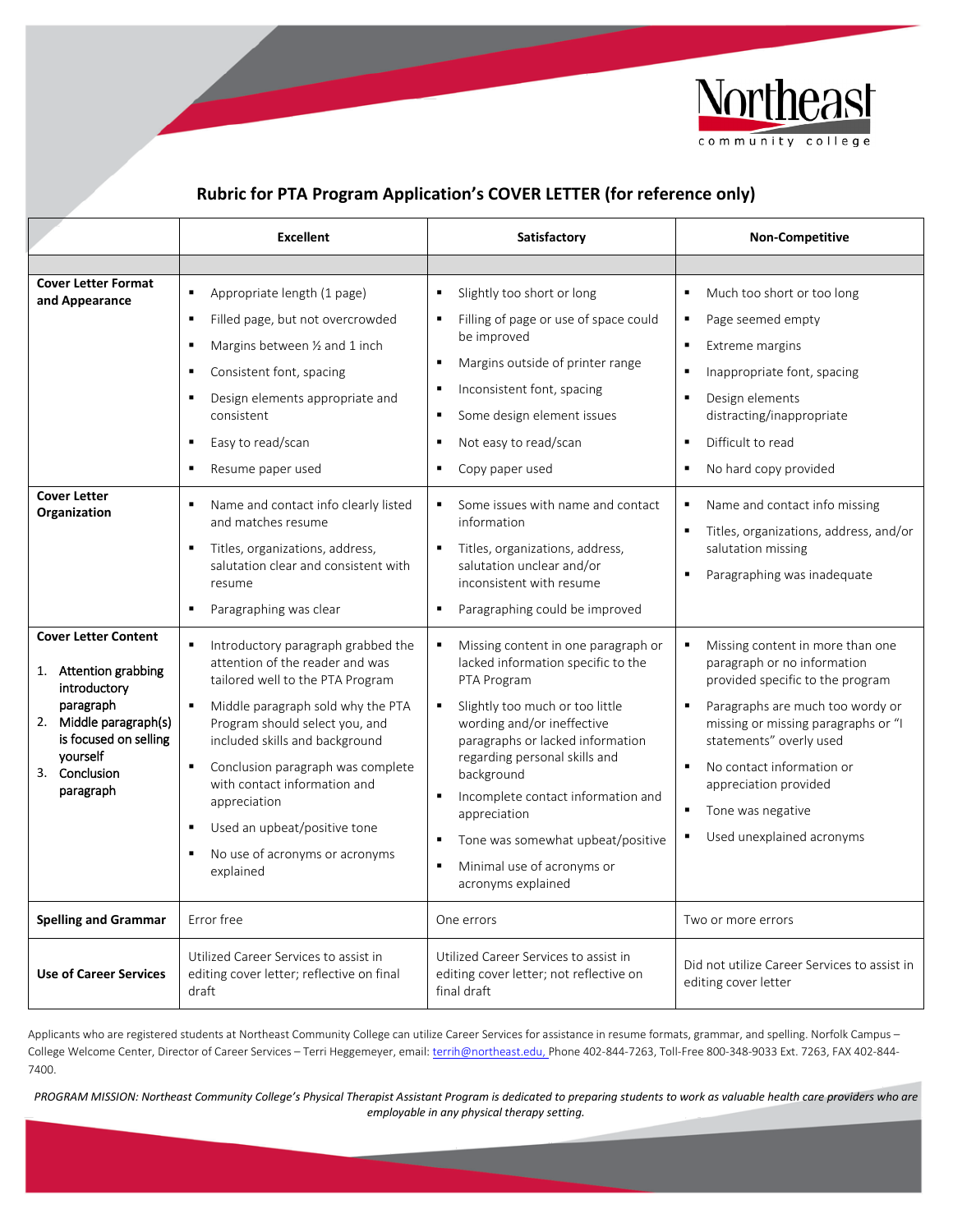

### **Rubric for PTA Program Application's INTERVIEW (for reference only)**

|                                                       | Professional                                                                                                                                                                                                                                                                                                              | Adequate                                                                                                                                                                                                                                                                                                         | Unprofessional                                                                                                                                                                                                                                             |
|-------------------------------------------------------|---------------------------------------------------------------------------------------------------------------------------------------------------------------------------------------------------------------------------------------------------------------------------------------------------------------------------|------------------------------------------------------------------------------------------------------------------------------------------------------------------------------------------------------------------------------------------------------------------------------------------------------------------|------------------------------------------------------------------------------------------------------------------------------------------------------------------------------------------------------------------------------------------------------------|
| <b>Sitting Posture</b>                                | Active listener with upright back<br>$\blacksquare$<br>Body language conveyed eagerness to<br>$\blacksquare$<br>respond                                                                                                                                                                                                   | Upright manner seemed fairly natural<br>$\blacksquare$<br>and engaged most of the time<br>$\blacksquare$<br>Body language was sometimes difficult to<br>interpret                                                                                                                                                | Body language conveyed disinterest<br>$\blacksquare$<br>Slouched                                                                                                                                                                                           |
| <b>Eye Contact</b>                                    | Sustained, appropriate and natural eye<br>$\blacksquare$<br>contact<br>Conveyed interest in the topic and the<br>×<br>listener                                                                                                                                                                                            | Intermittent or inconsistent eye contact<br>$\blacksquare$<br>$\blacksquare$<br>Lacked confidence of interactions with<br>the listener                                                                                                                                                                           | Limited or no eye contact<br>Seemed disengaged with topic and/or<br>listener                                                                                                                                                                               |
| Personal<br><b>Gestures</b>                           | Gestures fully facilitated and enhanced<br>$\blacksquare$<br>the responses<br>Hand and facial movements were natural<br>$\blacksquare$<br>and effectively emphasized key points                                                                                                                                           | $\blacksquare$<br>Gestures were somewhat limited,<br>unnatural, or stiff<br>Hand and/or facial movements were<br>$\blacksquare$<br>timed ineffectively or were distracting                                                                                                                                       | Gestures were not evident or were<br>exceptionally distracting to the listener<br>٠.<br>Facial gestures were arrogant or<br>withdrawn                                                                                                                      |
| <b>Voice Quality</b>                                  | Conversational with voice fluctuation<br>$\blacksquare$<br>Spoke clearly and articulately<br>٠<br>Spoke with confidence<br>$\blacksquare$                                                                                                                                                                                 | Voice was too loud, somewhat<br>$\blacksquare$<br>overbearing<br>Too soft and hard to hear<br>$\blacksquare$                                                                                                                                                                                                     | Voice was monotone, dull, bored<br>$\blacksquare$<br>Overly enthusiastic, causing distraction                                                                                                                                                              |
| Grammar                                               | Integrated professional spoken language<br>$\blacksquare$<br>No verbal fillers ("umm", "like", "I mean",<br>$\blacksquare$<br>"you know", etc.)                                                                                                                                                                           | Used general words at times instead of<br>$\blacksquare$<br>details<br>$\blacksquare$<br>Integrated some professional language<br>throughout responses<br>Occasional verbal fillers<br>$\blacksquare$                                                                                                            | Inarticulate<br>$\blacksquare$<br>$\blacksquare$<br>Frequent fillers causing interviewer to<br>question professionalism                                                                                                                                    |
| <b>Speaking Speed</b>                                 | Spoke in a controlled pace which<br>$\blacksquare$<br>conveyed competency and confidence                                                                                                                                                                                                                                  | Spoke slightly fast or slow due to<br>$\blacksquare$<br>nervousness, although understandable                                                                                                                                                                                                                     | Spoke excessively fast or slow, making it<br>$\blacksquare$<br>difficult to understand                                                                                                                                                                     |
| <b>Responses to</b><br><b>Group Questions</b>         | Thoughtful answers with appropriate<br>$\blacksquare$<br>length<br>Answers reflected an understanding of<br>$\blacksquare$<br>the question<br>Complete explanations with good<br>$\blacksquare$<br>examples used to answer the questions<br>Expressed opinions in a highly tactful and<br>٠<br>mature manner              | Answers were slightly too long or too<br>$\blacksquare$<br>short or unoriginal<br>Reflected partial understanding of the<br>٠<br>question<br>Incomplete explanation or required<br>٠<br>follow-up questions<br>$\blacksquare$<br>Expressed opinions in an open, but<br>tactless manner                           | Answers were much too long or too short<br>$\blacksquare$<br>$\blacksquare$<br>Doesn't complete thoughts or doesn't<br>answer question<br>$\blacksquare$<br>No examples or explanations given<br>Expressed opinions in a biased or<br>inappropriate manner |
| <b>Responses to</b><br>Individual<br><b>Questions</b> | Thoughtful answers with appropriate<br>$\blacksquare$<br>length<br>Answers reflected an understanding of<br>$\blacksquare$<br>the question<br>Complete explanations with good<br>$\blacksquare$<br>examples used to answer the questions<br>$\blacksquare$<br>Expressed opinions in a highly tactful and<br>mature manner | $\blacksquare$<br>Answers were slightly too long or too<br>short or unoriginal<br>Reflected partial understanding of the<br>$\blacksquare$<br>question<br>Incomplete explanation or required<br>$\blacksquare$<br>follow-up questions<br>Expressed opinions in an open, but<br>$\blacksquare$<br>tactless manner | Answers were much too long or too short<br>×<br>Doesn't complete thoughts or doesn't<br>answer question<br>No examples or explanations given<br>×<br>$\blacksquare$<br>Expressed opinions in a biased or<br>inappropriate manner                           |
| <b>Questions</b>                                      | Asked committee thoughtful questions<br>regarding the program/profession                                                                                                                                                                                                                                                  | Asked committee routine questions                                                                                                                                                                                                                                                                                | Asked committee no questions                                                                                                                                                                                                                               |
| Recommendation                                        | Highly recommend                                                                                                                                                                                                                                                                                                          | Recommend                                                                                                                                                                                                                                                                                                        | Do not recommend                                                                                                                                                                                                                                           |
| <b>Use of Career</b><br><b>Services</b>               | Utilized Career Services to assist with<br>interview skills; reflective in interview                                                                                                                                                                                                                                      | Utilized Career Services to assist with<br>interview skills; not reflective in interview                                                                                                                                                                                                                         | Did not utilize Career Services to assist with<br>interview skills                                                                                                                                                                                         |

Applicants who are registered students at Northeast Community College can utilize Career Services for assistance in resume formats, grammar, spelling, and to schedule mock interviews. Norfolk Campus - College Welcome Center, Director of Career Services - Terri Heggemeyer, email[: terrih@northeast.edu,](mailto:terrih@northeast.edu) Phone 402-844-7263, Toll-Free 800-348-9033 Ext. 7263, FAX 402-844-7400